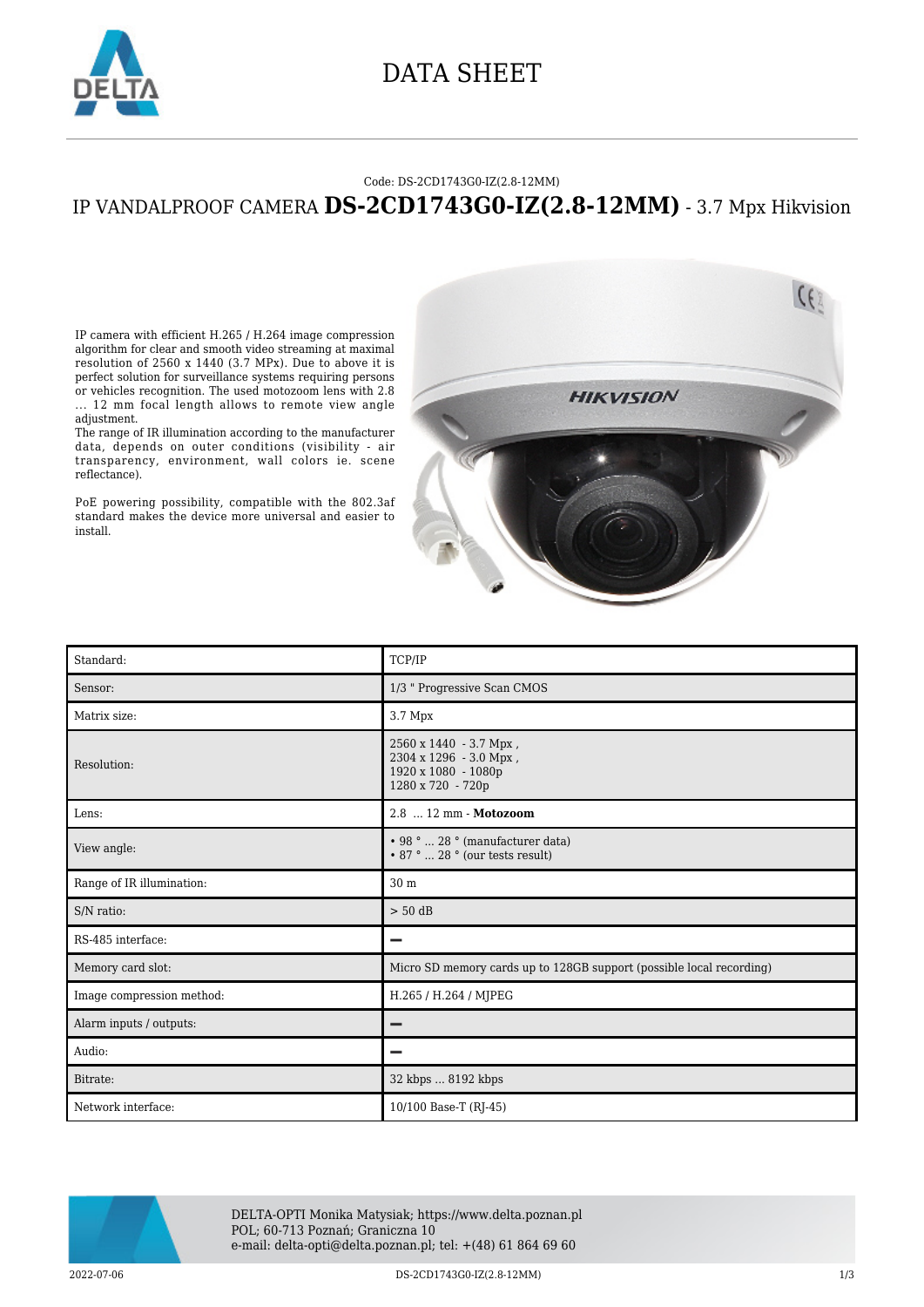

## DATA SHEET

| Network protocols:             | TCP/IP, ICMP, HTTP, HTTPS, FTP, DHCP, DNS, DDNS, RTP, RTSP, RTCP, NTP,<br>UPnP, SMTP, SNMP, IGMP, IEEE 802.1x, QoS, IPv6, Bonjour                                                                                                                                                                                                                                                                                                                                        |
|--------------------------------|--------------------------------------------------------------------------------------------------------------------------------------------------------------------------------------------------------------------------------------------------------------------------------------------------------------------------------------------------------------------------------------------------------------------------------------------------------------------------|
| <b>WEB</b> Server:             | Built-in, Web Viewer                                                                                                                                                                                                                                                                                                                                                                                                                                                     |
| Max. number of on-line users:  | 6                                                                                                                                                                                                                                                                                                                                                                                                                                                                        |
| ONVIF:                         | 16.12                                                                                                                                                                                                                                                                                                                                                                                                                                                                    |
| Main stream frame rate:        | 20 fps @ 3.7 Mpx<br>25 fps @ 3.0 Mpx                                                                                                                                                                                                                                                                                                                                                                                                                                     |
| Mobile phones support:         | Port no.: 8000 or access by a cloud (P2P)<br>• Android: Free application <i>iVMS-4500</i> or Hik-Connect<br>• iOS (iPhone): Free application iVMS-4500 or Hik-Connect                                                                                                                                                                                                                                                                                                    |
| Default admin user / password: | $admin / -$                                                                                                                                                                                                                                                                                                                                                                                                                                                              |
| Default IP address:            | 192.168.1.64                                                                                                                                                                                                                                                                                                                                                                                                                                                             |
| Web browser access ports:      | 80                                                                                                                                                                                                                                                                                                                                                                                                                                                                       |
| PC client access ports:        | Port no.: 8000 or access by a cloud (P2P) - iVMS-4200 application                                                                                                                                                                                                                                                                                                                                                                                                        |
| Mobile client access ports:    | 8000                                                                                                                                                                                                                                                                                                                                                                                                                                                                     |
| Port ONVIF:                    | 80                                                                                                                                                                                                                                                                                                                                                                                                                                                                       |
| <b>RTSP URL:</b>               | • Main stream<br>rtsp://192.168.1.64:554/Streaming/Channels/101/ - RTSP - without authorization<br>rtsp://user.password@192.168.1.64:554/Streaming/Channels/101/ - with<br>authorization<br>• Sub stream<br>rtsp://192.168.1.64:554/Streaming/Channels/102/ - RTSP - without authorization<br>rtsp://user.password@192.168.1.64:554/Streaming/Channels/102/ - with<br>authorization                                                                                      |
| Main features:                 | • Motozoom lens<br>• WDR - 120 dB - Wide Dynamic Range<br>• 3D-DNR - Digital Noise Reduction<br>• ROI - improve the quality of selected parts of image<br>• IP addresses filtering<br>• WB - White Balance (ATW/AWB/manual/indoor/outdoor)<br>• ICR - Movable InfraRed filter<br>• BLC - configurable Back Light Compensation<br>• Motion Detection<br>• Configurable Privacy Zones<br>• Mirror - Mirror image<br>• Sharpness - sharper image outlines<br>• RESET button |
| Power supply:                  | • PoE (802.3af),<br>• 12 V DC / 800 mA                                                                                                                                                                                                                                                                                                                                                                                                                                   |
| Power consumption:             | ≤ 12 W @ PoE (802.3af/at)<br>$\leq 10$ W @ 12 V DC                                                                                                                                                                                                                                                                                                                                                                                                                       |
| Housing:                       | Dome - Metal                                                                                                                                                                                                                                                                                                                                                                                                                                                             |
| Color:                         | White                                                                                                                                                                                                                                                                                                                                                                                                                                                                    |
| Vandal-proof:                  | <b>IK10</b>                                                                                                                                                                                                                                                                                                                                                                                                                                                              |
| "Index of Protection":         | <b>IP67</b>                                                                                                                                                                                                                                                                                                                                                                                                                                                              |
| Operation temp:                | $-30 °C  50 °C$                                                                                                                                                                                                                                                                                                                                                                                                                                                          |



DELTA-OPTI Monika Matysiak; https://www.delta.poznan.pl POL; 60-713 Poznań; Graniczna 10 e-mail: delta-opti@delta.poznan.pl; tel: +(48) 61 864 69 60